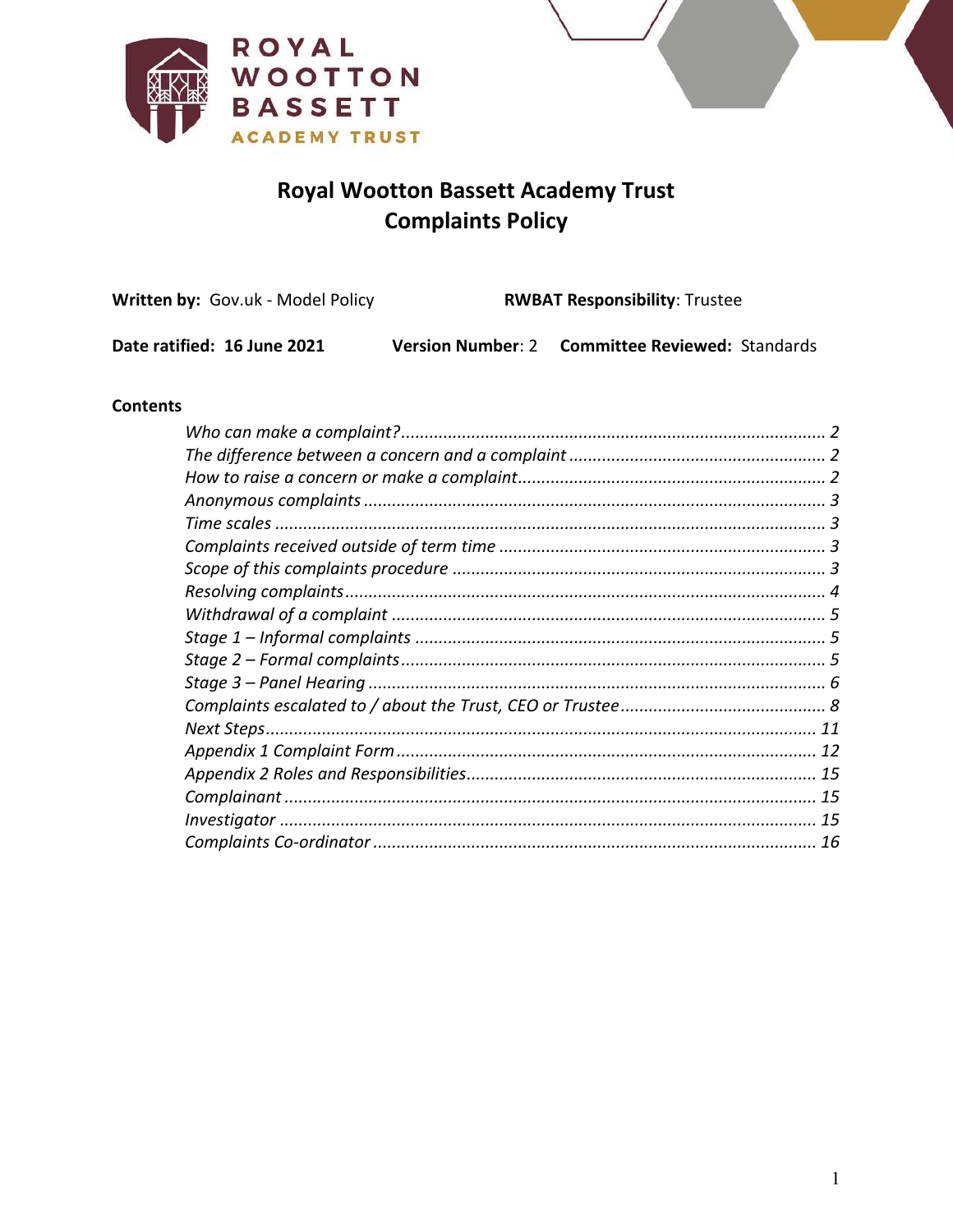## **Who can make a complaint?**

This complaints procedure is not limited to parents or carers of children that are registered at the school. Any person, including members of the public, may make a complaint to Kingsbury Green Academy within the Trust about any provision of facilities or services that we provide. Unless complaints are dealt with under separate statutory procedures (such as appeals relating to exclusions or admissions), we will use this complaints procedure.

#### <span id="page-1-0"></span>**The difference between a concern and a complaint**

A concern may be defined as '*an expression of worry or doubt over an issue considered to be important for which reassurances are sought'*.

A complaint may be defined as '*an expression of dissatisfaction however made, about actions taken or a lack of action*'.

It is in everyone's interest that concerns and complaints are resolved at the earliest possible stage. Many issues can be resolved informally, without the need to use the formal stages of the complaints procedure. Kingsbury Green Academy and the RWBAT takes concerns seriously and will make every effort to resolve the matter as quickly as possible.

If you have difficulty discussing a concern with a particular member of staff, we will respect your views. In these cases, the Headteacher, will refer you to another staff member. Similarly, if the member of staff directly involved feels unable to deal with a concern, the Headteacher will refer you to another staff member. The member of staff may be more senior but does not have to be. The ability to consider the concern objectively and impartially is more important.

We understand however, that there are occasions when people would like to raise their concerns formally. In this case, Kingsbury Green Academy will attempt to resolve the issue internally, through the stages outlined within this complaints procedure.

#### <span id="page-1-1"></span>**How to raise a concern or make a complaint**

A concern or complaint can be made in person, in writing or by telephone. They may also be made by a third party acting on behalf on a complainant, as long as they have appropriate consent to do so.

Complaints against school staff (except the Headteacher) should be made in the first instance, to the Headteacher via the school office*.* Please mark them as Private and Confidential. Complaints that involve or are about the Headteacher should be addressed to Julie Braham (the Chair of Governors), via the school office. Please mark them as Private and Confidential.

Complaints about the Chair of Governors, any individual governor or the whole governing body should be addressed to Lindsey Wallace (the Clerk to the Governing Body) via the school office. Please mark them as Private and Confidential.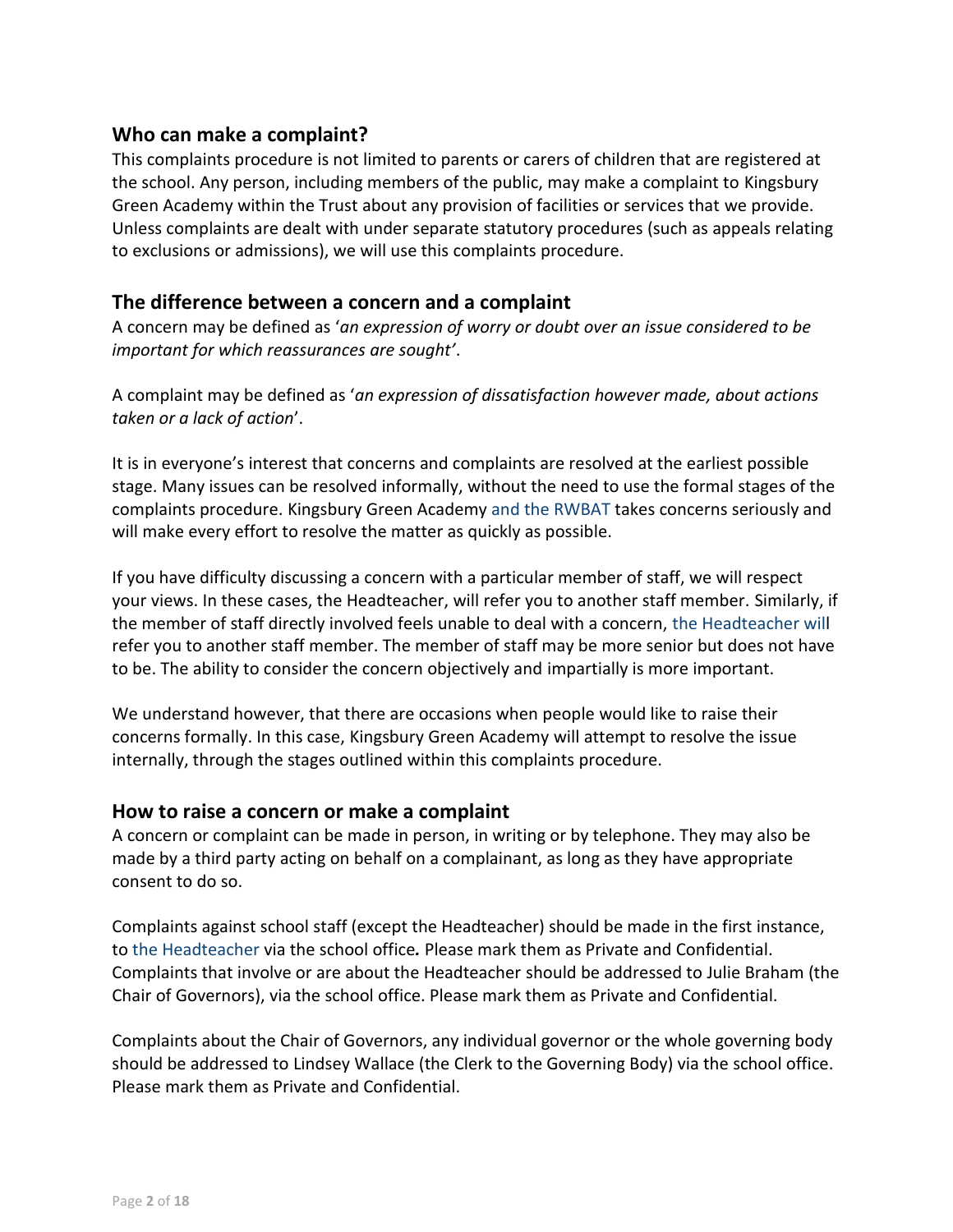Complaints about the Chief Executive Officer (CEO) or a trustee of the Trust, should be addressed to Marion Sweet, Chair of Trustees, via the trust office (Hive, Caretaker Bungalow Noremarsh Junior School, Royal Wootton Bassett, SN4 8BT. Please mark them as Private and Confidential.

For ease of use, a template complaint form is included at the end of this procedure. If you require help in completing the form, please contact the school office. You can also ask a thirdparty organisation for example like the Citizens Advice to help you.

In accordance with equality law, we will consider making reasonable adjustments if required, to enable complainants to access and complete this complaints procedure. For instance, providing information in alternative formats, assisting complainants in raising a formal complaint or holding meetings in accessible locations.

## <span id="page-2-0"></span>**Anonymous complaints**

We will not normally investigate anonymous complaints. However, the Headteacher, Chair of Governors/Trust, if appropriate, will determine whether the complaint warrants an investigation.

## <span id="page-2-1"></span>**Time scales**

You must raise the complaint within three months of the incident or, where a series of associated incidents have occurred, within three months of the last of these incidents. We will consider complaints made outside of this time frame if exceptional circumstances apply.

## <span id="page-2-2"></span>**Complaints received outside of term time**

We will consider complaints made outside of term time to have been received on the first school day after the holiday period.

## <span id="page-2-3"></span>**Scope of this complaints procedure**

This procedure covers all complaints about any provision of community facilities or services by Kingsbury Green Academy, other than complaints that are dealt with under other statutory procedures, including those listed below.

| <b>Exceptions</b>                                             | Who to contact                                                                                                                                                                                                              |
|---------------------------------------------------------------|-----------------------------------------------------------------------------------------------------------------------------------------------------------------------------------------------------------------------------|
| Admissions to schools                                         | Concerns about admissions should be handled through a                                                                                                                                                                       |
|                                                               | separate process - either through the appeals process or                                                                                                                                                                    |
|                                                               | via the local authority.                                                                                                                                                                                                    |
| Matters likely to require a<br>Child Protection Investigation | Complaints about child protection matters are handled<br>under our child protection and safeguarding policy and<br>in accordance with relevant statutory guidance.<br>If you have serious concerns, you may wish to contact |
|                                                               | the local authority designated officer (LADO) who has<br>local responsibility for safeguarding or the Multi-Agency<br>Safeguarding Hub (MASH). See safeguarding policy                                                      |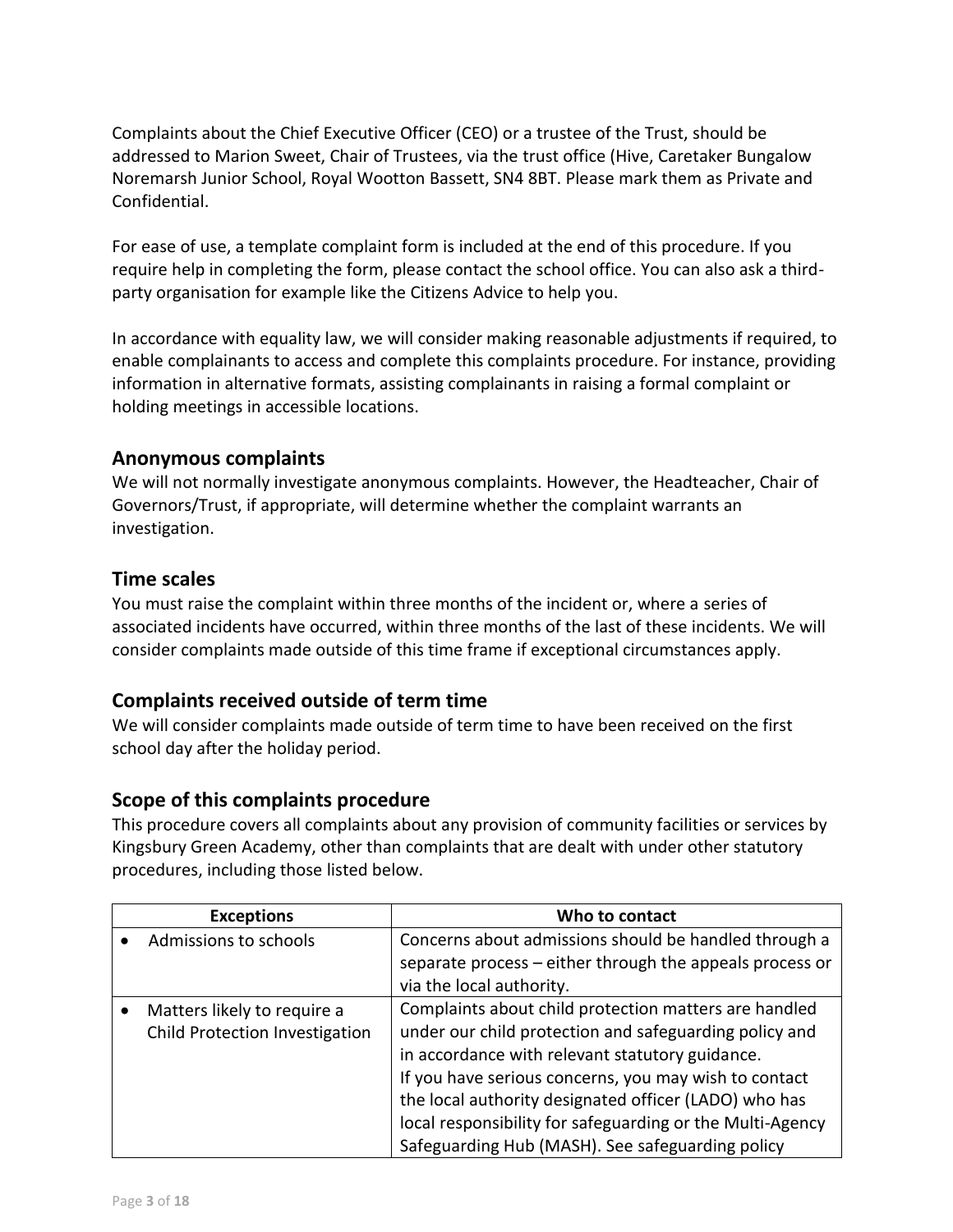| school*          | Exclusion of children from | Further information about raising concerns about<br>exclusion can be found at: www.gov.uk/school-<br>discipline-exclusions/exclusions.<br>*complaints about the application of the behaviour<br>policy can be made through the school's complaints<br>procedure.                                                                                                                                                                                                                                                                                                                                                                                                            |
|------------------|----------------------------|-----------------------------------------------------------------------------------------------------------------------------------------------------------------------------------------------------------------------------------------------------------------------------------------------------------------------------------------------------------------------------------------------------------------------------------------------------------------------------------------------------------------------------------------------------------------------------------------------------------------------------------------------------------------------------|
| Whistleblowing   |                            | We have an internal whistleblowing procedure for all<br>our employees, including temporary staff and<br>contractors.<br>The Secretary of State for Education is the prescribed<br>person for matters relating to education for whistle-<br>blowers in education who do not want to raise matters<br>direct with their employer. Referrals can be made at:<br>www.education.gov.uk/contactus.<br>Volunteer staff who have concerns about our school<br>should complain through the school's complaints<br>procedure. You may also be able to complain direct to<br>the LA or the Department for Education (see link above),<br>depending on the substance of your complaint. |
| Staff grievances |                            | Complaints from staff will be dealt with under the<br>school's internal grievance procedures.                                                                                                                                                                                                                                                                                                                                                                                                                                                                                                                                                                               |
| Staff conduct    |                            | Complaints about staff will be dealt with under the<br>school's internal disciplinary procedures, if appropriate.<br>Complainants will not be informed of any disciplinary<br>action taken against a staff member as a result of a<br>complaint. However, the complainant will be notified<br>that the matter is being addressed.                                                                                                                                                                                                                                                                                                                                           |

If other bodies are investigating aspects of the complaint, for example the police, local authority (LA) safeguarding teams or Tribunals, this may impact on our ability to adhere to the timescales within this procedure or result in the procedure being suspended until those public bodies have completed their investigations. If this happens, we will inform you of a proposed new timescale.

If a complainant commences legal action against Kingsbury Green Academy in relation to their complaint, we will consider whether to suspend the complaints procedure until those legal proceedings have concluded.

## <span id="page-3-0"></span>**Resolving complaints**

At each stage in the procedure, Kingsbury Green Academy wants to resolve the complaint. If appropriate, we will acknowledge that the complaint is upheld in whole or in part. In addition, we may offer one or more of the following:

- an explanation
- an admission that the situation could have been handled differently or better
- an assurance that we will try to ensure the event complained of will not recur
- an explanation of the steps that have been or will be taken to help ensure that it will not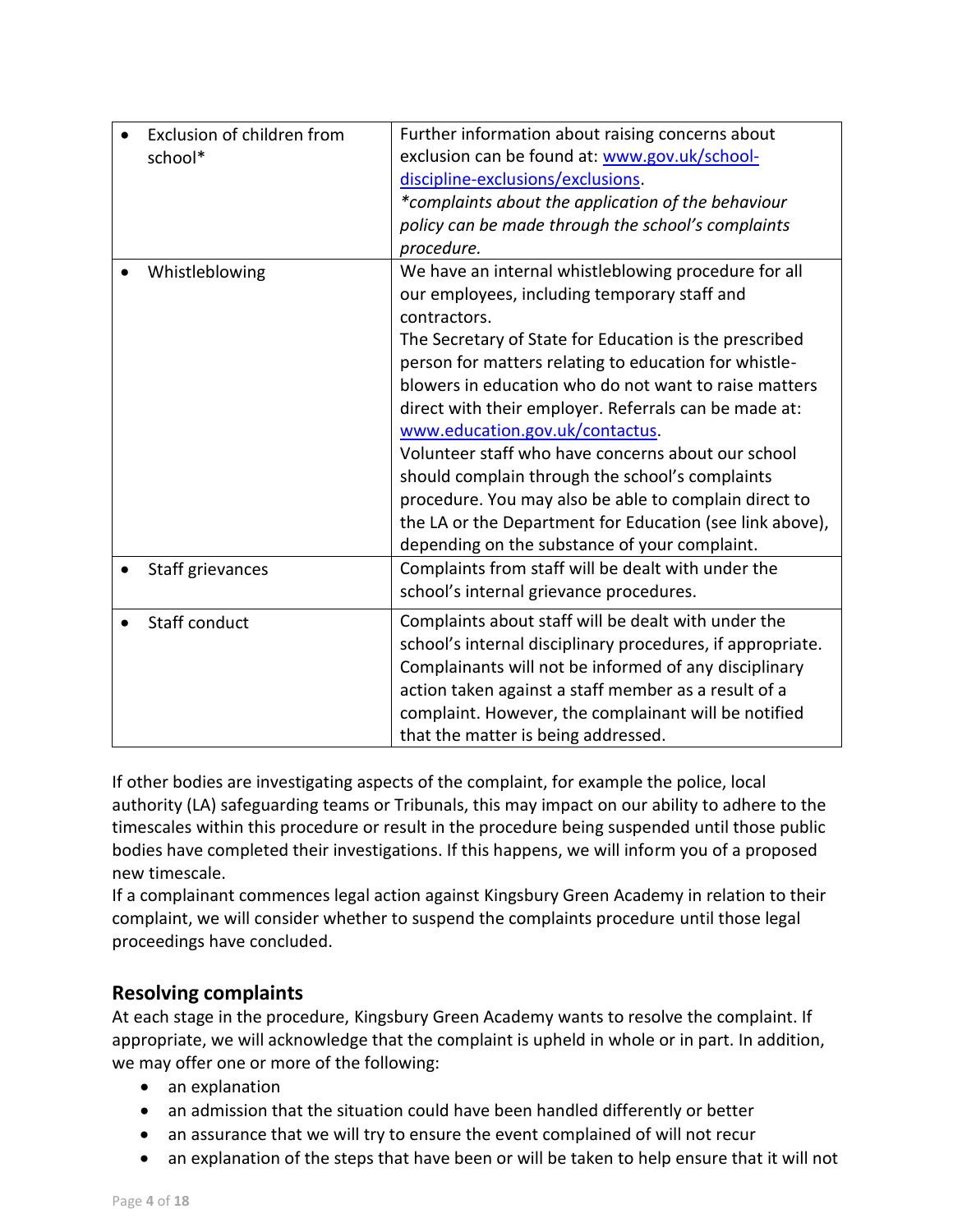happen again and an indication of the timescales within which any changes will be made

- an undertaking to review school policies in light of the complaint
- an apology.

## <span id="page-4-0"></span>**Withdrawal of a complaint**

If a complainant wants to withdraw their complaint, we will ask them to confirm this in writing.

### <span id="page-4-1"></span>**Stage 1 – Informal complaints**

It is to be hoped that most concerns can be expressed and resolved on an informal basis. Concerns should be raised with either the class teacher, year head / subject head or Headteacher.

Complainants should not approach individual governors to raise concerns or complaints. They have no power to act on an individual basis and it may also prevent them from considering complaints at Stage 3 of the procedure.

At the conclusion of their investigation, the appropriate person investigating the complaint will provide an informal response within 20 school days of the date of receipt of the complaint. If the issue remains unresolved, the next step is to make a formal complaint.

## <span id="page-4-2"></span>**Stage 2 – Formal complaints**

Formal complaints must be made to the Headteacher (unless they are about the Headteacher), via the school office. This may be done in person or in writing (preferably on the Complaint Form).

The Headteacher will record the date the complaint is received and will acknowledge receipt of the complaint in writing (either by letter or email) within 5 school days.

Within this response, the Headteacher will seek to clarify the nature of the complaint, ask what remains unresolved and what outcome the complainant would like to see. The Headteacher can consider whether a face to face meeting is the most appropriate way of doing this. *Note: The Headteacher may delegate the investigation to another member of the school's senior leadership team but not the decision to be taken.* 

During the investigation, the Headteacher (or investigator) will:

- if necessary, interview those involved in the matter and/or those complained of, allowing them to be accompanied if they wish
- keep a written record of any meetings/interviews in relation to their investigation.

At the conclusion of their investigation, the Headteacher will provide a formal written response within 20 school days of the date of receipt of the complaint.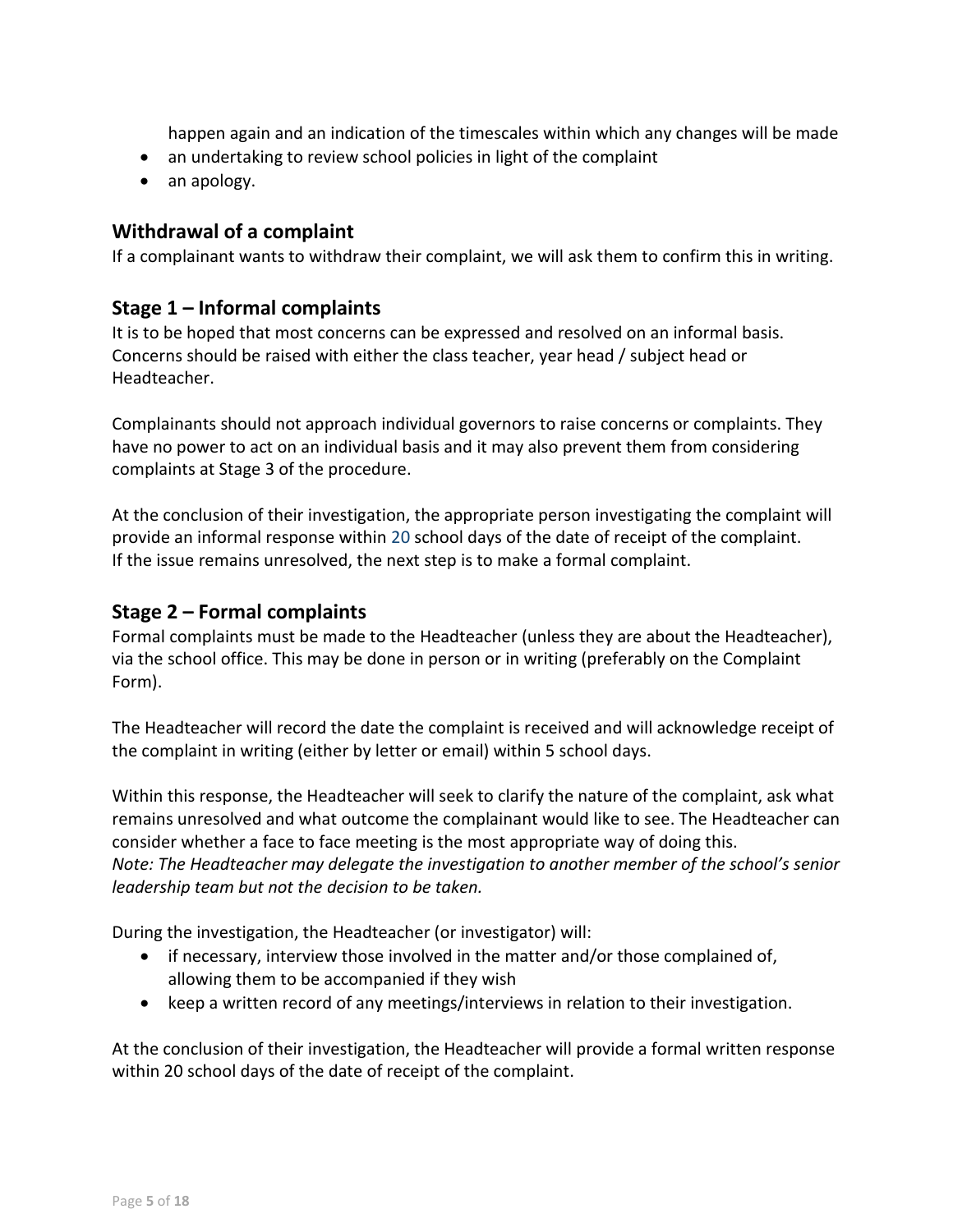If the Headteacher is unable to meet this deadline, they will provide the complainant with an update and revised response date.

The response will detail any actions taken to investigate the complaint and provide a full explanation of the decision made and the reason(s) for it. Where appropriate, it will include details of actions Kingsbury Green Academy will take to resolve the complaint.

The Headteacher will advise the complainant of how to escalate their complaint should they remain dissatisfied with the outcome of Stage 2.

If the complaint is about the Headteacher, or a member of the governing body (including the Chair or Vice-Chair), a suitably skilled governor will be appointed to complete all the actions at Stage 2.

Complaints about the Headteacher or member of the governing body must be made to the Clerk, via the school office.

If the complaint is:

- jointly about the Chair and Vice Chair or
- the entire governing body or
- the majority of the governing body

Stage 2 will be escalated to the CEO of the Trust.

## <span id="page-5-0"></span>**Stage 3 – Panel Hearing**

If the complainant is dissatisfied with the outcome at Stage 2 and wishes to take the matter further, they can escalate the complaint to Stage  $3 - a$  panel hearing consisting of at least three people who were not directly involved in the matters detailed in the complaint with one panel member who is independent of the management and running of the school. This is the final stage of the complaints procedure.

A request to escalate to Stage 3 must be made to the Clerk, via the school office, within 5 school days of receipt of the Stage 2 response.

The Clerk will record the date the complaint is received and acknowledge receipt of the complaint in writing (either by letter or email) within 5 school days. Requests received outside of this time frame will only be considered if exceptional circumstances apply.

The Clerk will write to the complainant to inform them of the date of the meeting. They will aim to convene a meeting within 20 school days of receipt of the Stage 2 request. If this is not possible, the Clerk will provide an anticipated date and keep the complainant informed. If the complainant rejects the offer of three proposed dates, without good reason, the Clerk will decide when to hold the meeting. It will then proceed in the complainant's absence on the basis of written submissions from both parties.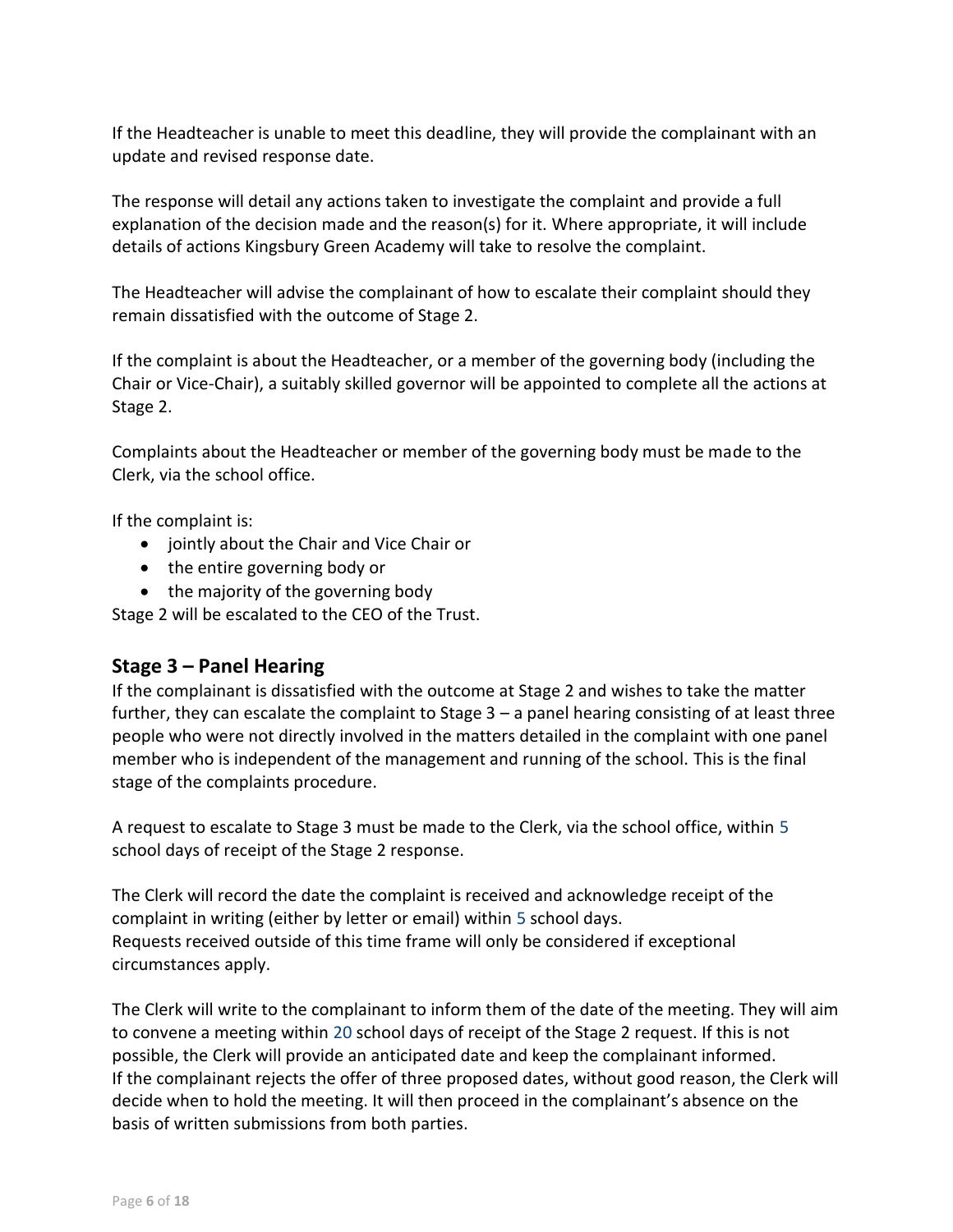If the complaint is:

- jointly about the Chair and Vice Chair or
- the entire governing body or
- the majority of the governing body

Stage 3 will be heard by the trustees and an independent panel member.

A complainant may bring someone along to the panel meeting to provide support. This can be a relative or friend. Generally, we do not encourage either party to bring legal representatives to the committee meeting. However, there may be occasions when legal representation is appropriate.

For instance, if a school employee is called as a witness in a complaint meeting, they may wish to be supported by union and/or legal representation.

*Note: Complaints about staff conduct will not generally be handled under this complaints procedure. Complainants will be advised that any staff conduct complaints will be considered under (Human Resources) staff disciplinary procedures, if appropriate, but outcomes will not be shared with them.* 

Representatives from the media are not permitted to attend.

At least 10 school days before the meeting, the Clerk will:

- confirm and notify the complainant of the date, time and venue of the meeting, ensuring that, if the complainant is invited, the dates are convenient to all parties and that the venue and proceedings are accessible
- request copies of any further written material to be submitted to the committee at least 5 school days before the meeting.

Any written material will be circulated to all parties at least 5 school days before the date of the meeting. The committee will not normally accept, as evidence, recordings of conversations that were obtained covertly and without the informed consent of all parties being recorded.

The committee will also not review any new complaints at this stage or consider evidence unrelated to the initial complaint to be included. New complaints must be dealt with from Stage 1 of the procedure.

The meeting will be held in private. Electronic recordings of meetings or conversations are not normally permitted unless a complainant's own disability or special needs require it. Prior knowledge and consent of all parties attending must be sought before meetings or conversations take place. Consent will be recorded in any minutes taken.

The committee will consider the complaint and all the evidence presented. The committee can:

- uphold the complaint in whole or in part
- dismiss the complaint in whole or in part.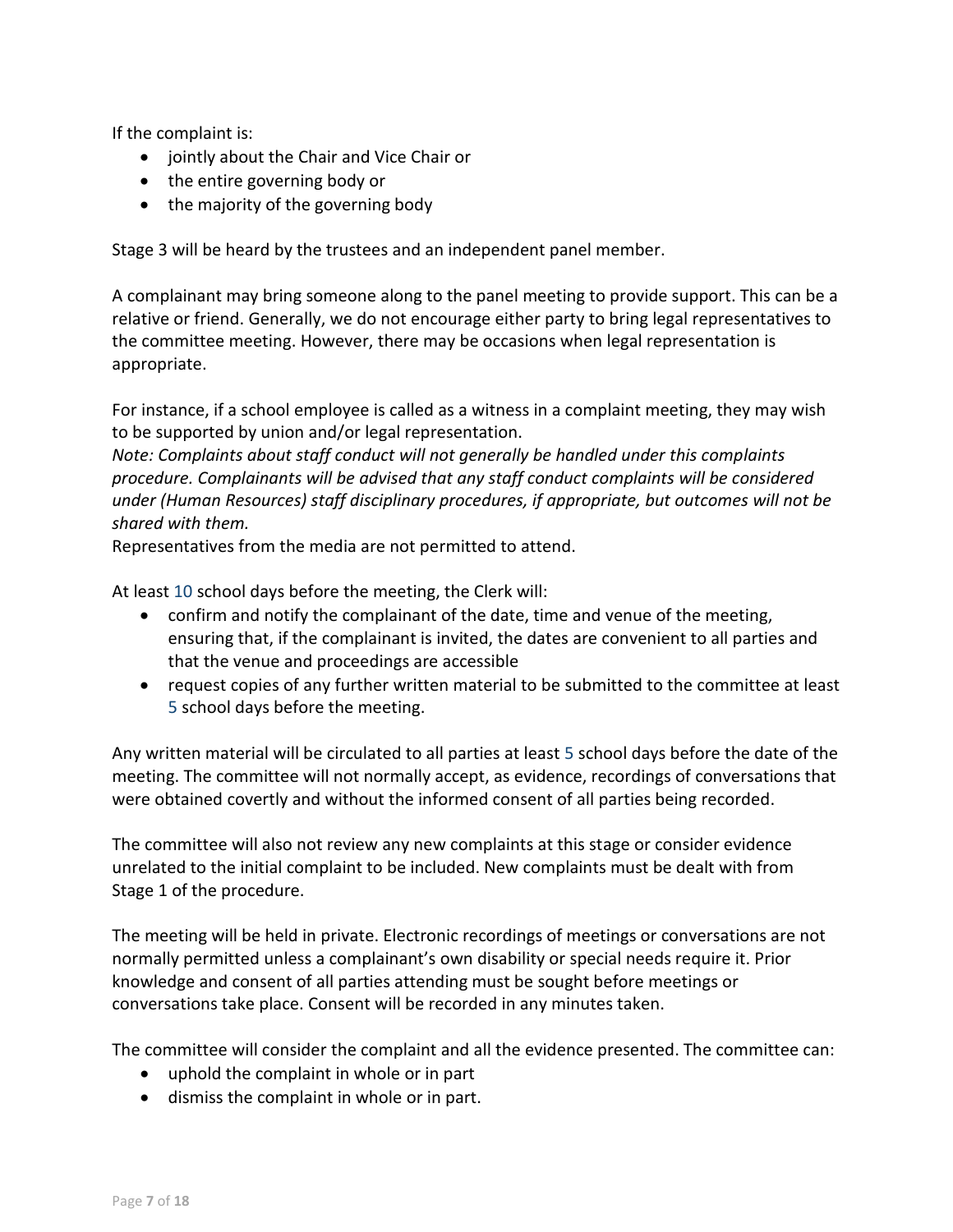If the complaint is upheld in whole or in part, the committee will:

- decide on the appropriate action to be taken to resolve the complaint
- where appropriate, recommend changes to the school's systems or procedures to prevent similar issues in the future.

The Chair of the Committee will provide the complainant and Kingsbury Green Academy with a full explanation of their decision and the reason(s) for it, in writing, within 5 school days.

The letter to the complainant will include details of how to contact the Education and Skills Funding Agency (ESFA) if they are dissatisfied with the way their complaint has been handled by Kingsbury Green Academy.

The response will detail any actions taken to investigate the complaint and provide a full explanation of the decision made and the reason(s) for it. Where appropriate, it will include details of actions Kingsbury Green Academy will take to resolve the complaint.

The panel will ensure that those findings and recommendations are sent by electronic mail or otherwise given to the complainant and, where relevant, the person complained about. Furthermore, they will be available for inspection on the school premises by the proprietor and the Headteacher.

A written record will be kept of all complaints, and of whether they are resolved at the preliminary stage or proceed to a panel hearing, along with what actions have been taken, regardless of the decision.

All correspondence statements and records relating to individual complaints will be kept confidential, except where the Secretary of State or a body conducting an inspection under section 109 of the 2008 Act requests access to them.

## <span id="page-7-0"></span>**Complaints escalated to / about the Trust, CEO or Trustee**

If a complaint is escalated to Royal Wootton Bassett Academy Trust "the trust" or if a complainant wishes to complain directly about the trust, then the complaint should be sent to the CEO to be investigated.

The CEO will write to the complainant acknowledging the complaint within **5 school days** of the date that the written request was received. The acknowledgement will confirm that the complaint will now be investigated under Stage 2 of this Complaints Policy and will confirm the date for providing a response to the complainant.

Following the investigation, the CEO will write to the complainant confirming the outcome within 20 **school days** of the date that the letter was received. If this time limit cannot be met, the CEO will write to the Complainant within **15 school days** of the date that the letter was received**,** explaining the reason for the delay and providing a revised date.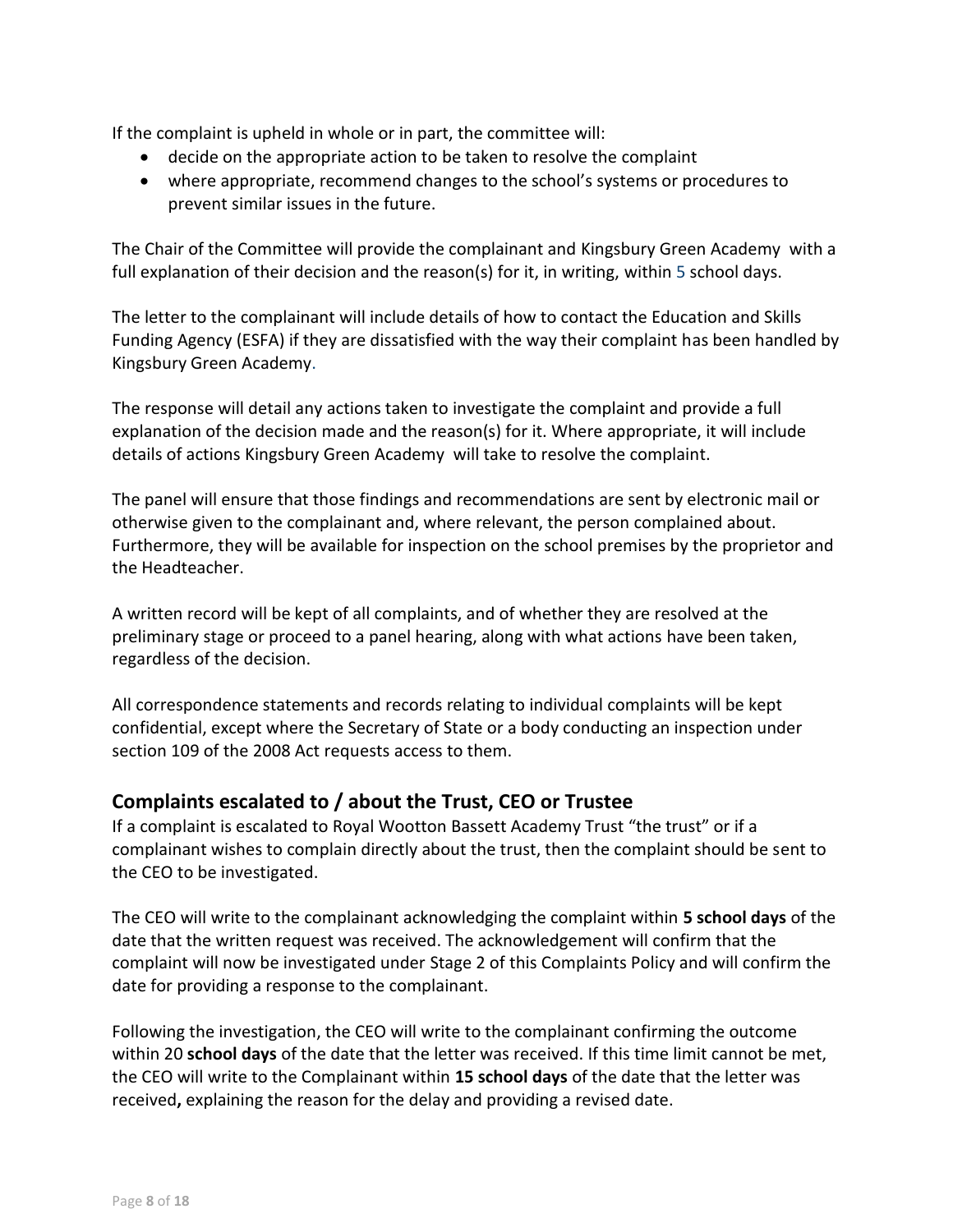If the complaint concerns the CEO or a Trustee, the complaint should be investigated by the Chair of the Trust Board. If a formal complaint form is received about the Chair, the complaint will be referred to the Vice Chair for investigation

*NB. Where the Chair of the Trust Board has investigated the complaint, they will write the letter of outcome to the Complainant and provide a copy to the CEO.* 

If the complainant is not satisfied with the outcome of the previous stage, the complainant should write to the Clerk to the Trust Board asking for the complaint to be heard before a Complaint Panel, within 5 school days.

The Clerk will record the date the complaint is received and acknowledge receipt of the complaint in writing (either by letter or email) within 5 school days. Requests received outside of this time frame will only be considered if exceptional circumstances apply.

The Clerk will write to the complainant to inform them of the date of the meeting. They will aim to convene a meeting within 20 school days of receipt of the Stage 2 request. If this is not possible, the Clerk will provide an anticipated date and keep the complainant informed.

If the complainant rejects the offer of three proposed dates, without good reason, the Clerk will decide when to hold the meeting. It will then proceed in the complainant's absence on the basis of written submissions from both parties.

If the complaint is:

- jointly about the Chair and Vice Chair or
- the entire trust board or
- the majority of the trust board

Stage 3 will be heard by a completely independent committee panel.

The Complaint Panel will consist of three members. None of the three members of the Complaint Panel will have been involved in the incidents or events which led to the complaint, or have been involved in dealing with the complaint in the previous stages, of have any detailed prior knowledge of the complaint.

One of the Complaint Panel members will be independent of the management and running of the Academy Trust. This means that the independent Complaint Panel member will not be a Trustee or an employee of the Trust.

A complainant may bring someone along to the panel meeting to provide support. This can be a relative or friend. Generally, we do not encourage either party to bring legal representatives to the committee meeting. However, there may be occasions when legal representation is appropriate.

For instance, if a trust employee is called as a witness in a complaint meeting, they may wish to be supported by union and/or legal representation.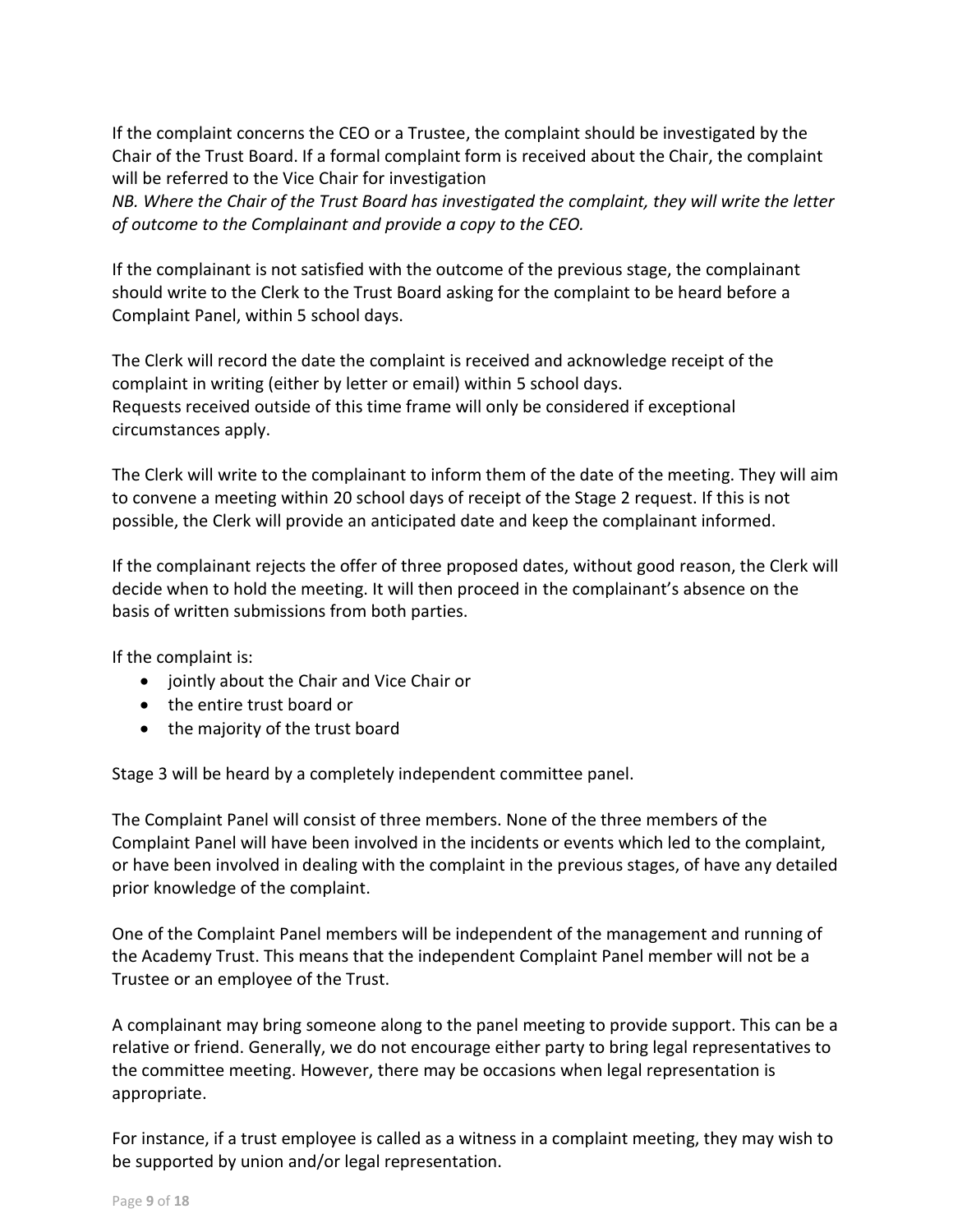*Note: Complaints about staff conduct will not generally be handled under this complaints procedure. Complainants will be advised that any staff conduct complaints will be considered under staff disciplinary procedures, if appropriate, but outcomes will not be shared with them.*  Representatives from the media are not permitted to attend.

At least 10 school days before the meeting, the Clerk will:

- confirm and notify the complainant of the date, time and venue of the meeting, ensuring that, if the complainant is invited, the dates are convenient to all parties and that the venue and proceedings are accessible
- request copies of any further written material to be submitted to the committee at least 5 school days before the meeting.

Any written material will be circulated to all parties at least 5 school days before the date of the meeting. The committee will not normally accept, as evidence, recordings of conversations that were obtained covertly and without the informed consent of all parties being recorded. The committee will also not review any new complaints at this stage or consider evidence unrelated to the initial complaint to be included. New complaints must be dealt with from Stage 1 of the procedure.

The meeting will be held in private. Electronic recordings of meetings or conversations are not normally permitted unless a complainant's own disability or special needs require it. Prior knowledge and consent of all parties attending must be sought before meetings or conversations take place. Consent will be recorded in any minutes taken.

The committee will consider the complaint and all the evidence presented. The committee can:

- uphold the complaint in whole or in part
- dismiss the complaint in whole or in part.

If the complaint is upheld in whole or in part, the committee will:

- decide on the appropriate action to be taken to resolve the complaint
- where appropriate, recommend changes to the school's systems or procedures to prevent similar issues in the future.

The Chair of the Committee will provide the complainant and RWBAT with a full explanation of their decision and the reason(s) for it, in writing, within 5 school days.

The letter to the complainant will include details of how to contact the Education and Skills Funding Agency (ESFA) if they are dissatisfied with the way their complaint has been handled by RWBAT.

The response will detail any actions taken to investigate the complaint and provide a full explanation of the decision made and the reason(s) for it. Where appropriate, it will include details of actions RWBAT will take to resolve the complaint.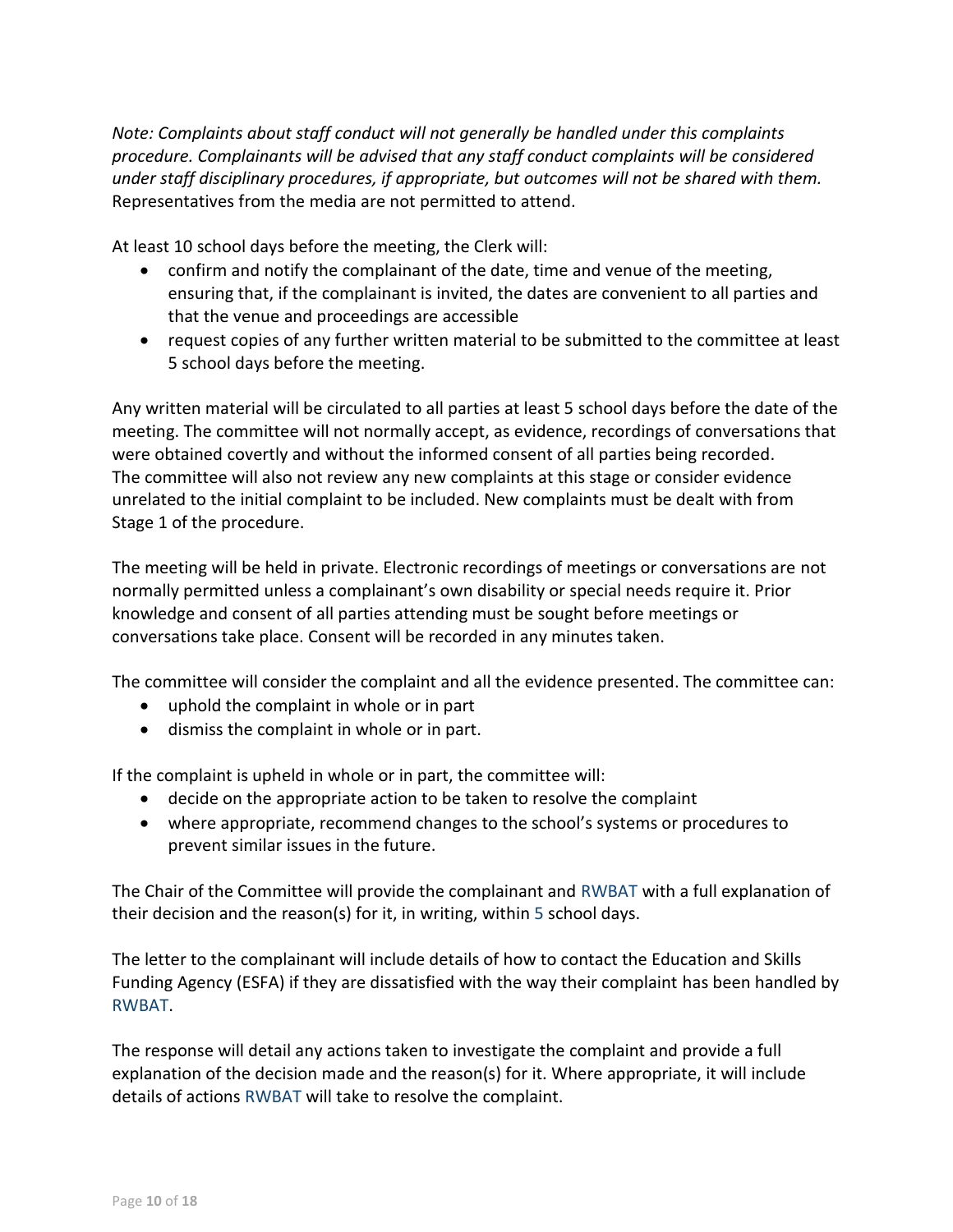The panel will ensure that those findings and recommendations are sent by electronic mail or otherwise given to the complainant and, where relevant, the person complained about.

Furthermore, they will be available for inspection on the school premises by the proprietor and the Headteacher.

A written record will be kept of all complaints, and of whether they are resolved at the preliminary stage or proceed to a panel hearing, along with what actions have been taken, regardless of the decision.

All correspondence statements and records relating to individual complaints will be kept confidential, except where the Secretary of State or a body conducting an inspection under section 109 of the 2008 Act requests access to them.

#### <span id="page-10-0"></span>**Next Steps**

If the complainant believes the school / trust did not handle their complaint in accordance with the published complaints procedure or they acted unlawfully or unreasonably in the exercise of their duties under education law, they can contact the ESFA after they have completed Stage 3.

The ESFA will not normally reinvestigate the substance of complaints or overturn any decisions made by Kingsbury Green Academy. They will consider whether Kingsbury Green Academy has adhered to education legislation and any statutory policies connected with the complaint and whether they have followed Part 7 of the Education (Independent School Standards) [Regulations 2014.](http://www.legislation.gov.uk/uksi/2010/1997/schedule/1/made)

The complainant can refer their complaint to the ESFA online at: [www.education.gov.uk/contactus,](http://www.education.gov.uk/contactus) by telephone on: 0370 000 2288 or by writing to: Academy Complaints and Customer Insight Unit Education and Skills Funding Agency Cheylesmore House 5 Quinton Road **Coventry** CV1 2WT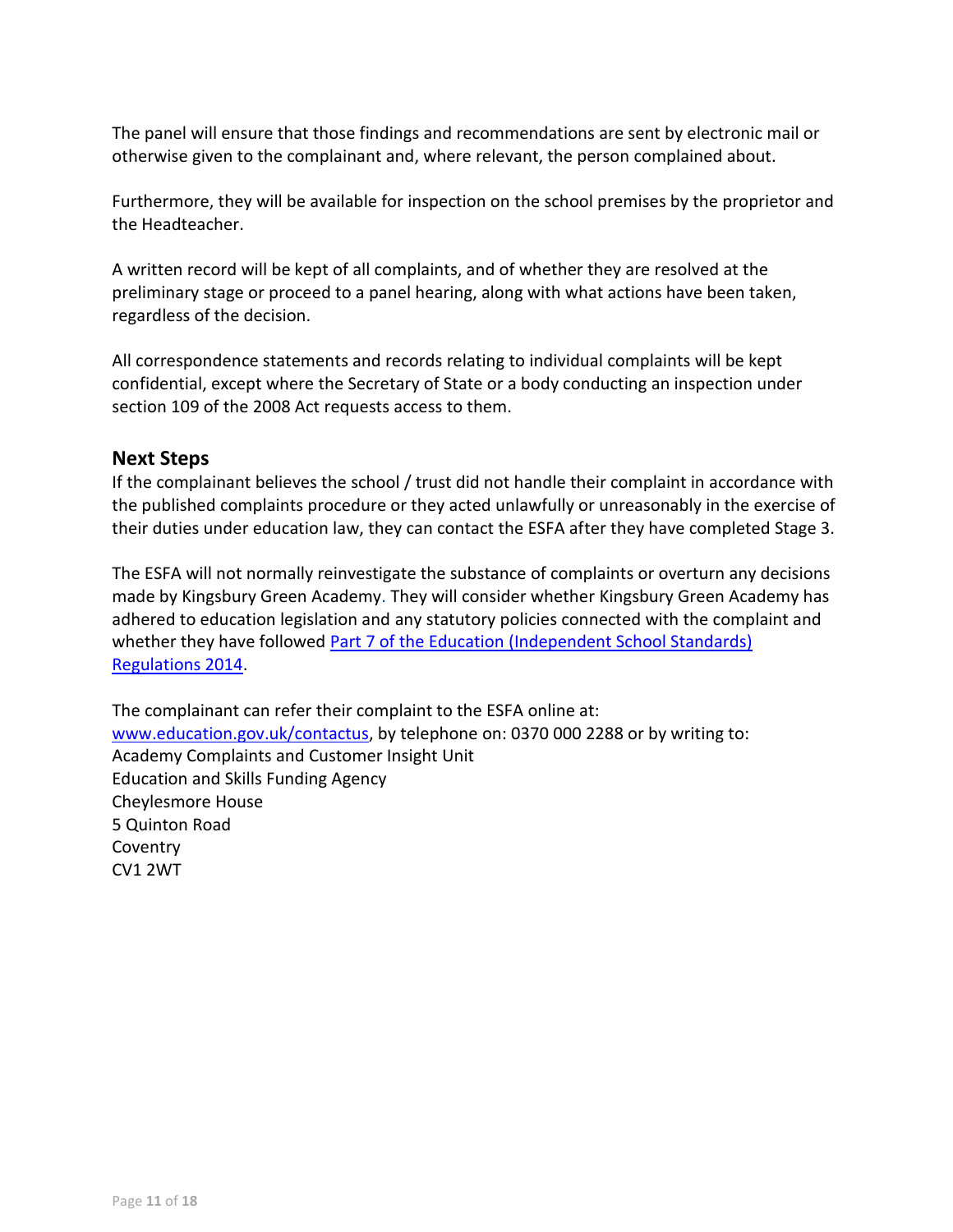## <span id="page-11-0"></span>**Appendix 1 Complaint Form**

Please complete and return to your Headteacher who will acknowledge receipt and explain what action will be taken.

| Your name:                                                                                                     |
|----------------------------------------------------------------------------------------------------------------|
| Pupil's name (if relevant):                                                                                    |
| Your relationship to the pupil (if relevant):                                                                  |
| Address: Postcode:<br>Day time telephone number:<br>Evening telephone number:<br>Email address:                |
| Please give details of your complaint, including whether you have spoken to anybody at the<br>school about it. |
|                                                                                                                |
|                                                                                                                |
|                                                                                                                |
|                                                                                                                |
|                                                                                                                |
|                                                                                                                |
|                                                                                                                |
|                                                                                                                |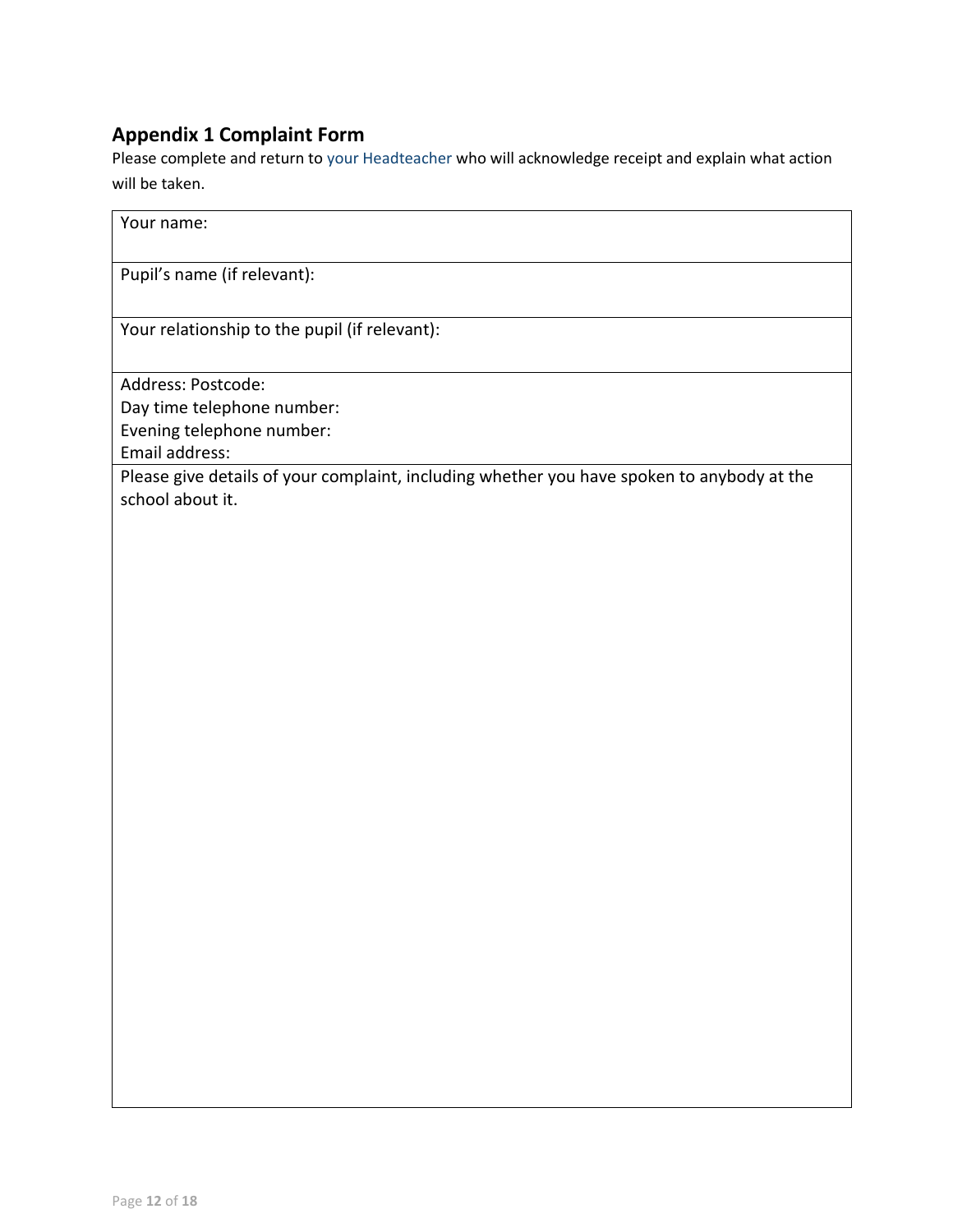|              | What actions do you feel might resolve the problem at this stage? |  |
|--------------|-------------------------------------------------------------------|--|
|              |                                                                   |  |
|              |                                                                   |  |
|              |                                                                   |  |
|              |                                                                   |  |
|              |                                                                   |  |
|              |                                                                   |  |
|              |                                                                   |  |
|              |                                                                   |  |
|              |                                                                   |  |
|              |                                                                   |  |
|              | Are you attaching any paperwork? If so, please give details.      |  |
|              |                                                                   |  |
|              |                                                                   |  |
|              |                                                                   |  |
|              |                                                                   |  |
|              |                                                                   |  |
|              |                                                                   |  |
|              |                                                                   |  |
|              |                                                                   |  |
|              |                                                                   |  |
|              |                                                                   |  |
|              |                                                                   |  |
| Signature:   |                                                                   |  |
| Date:        |                                                                   |  |
|              |                                                                   |  |
| Official use |                                                                   |  |
|              |                                                                   |  |
|              | Date acknowledgement sent:                                        |  |
| By who:      |                                                                   |  |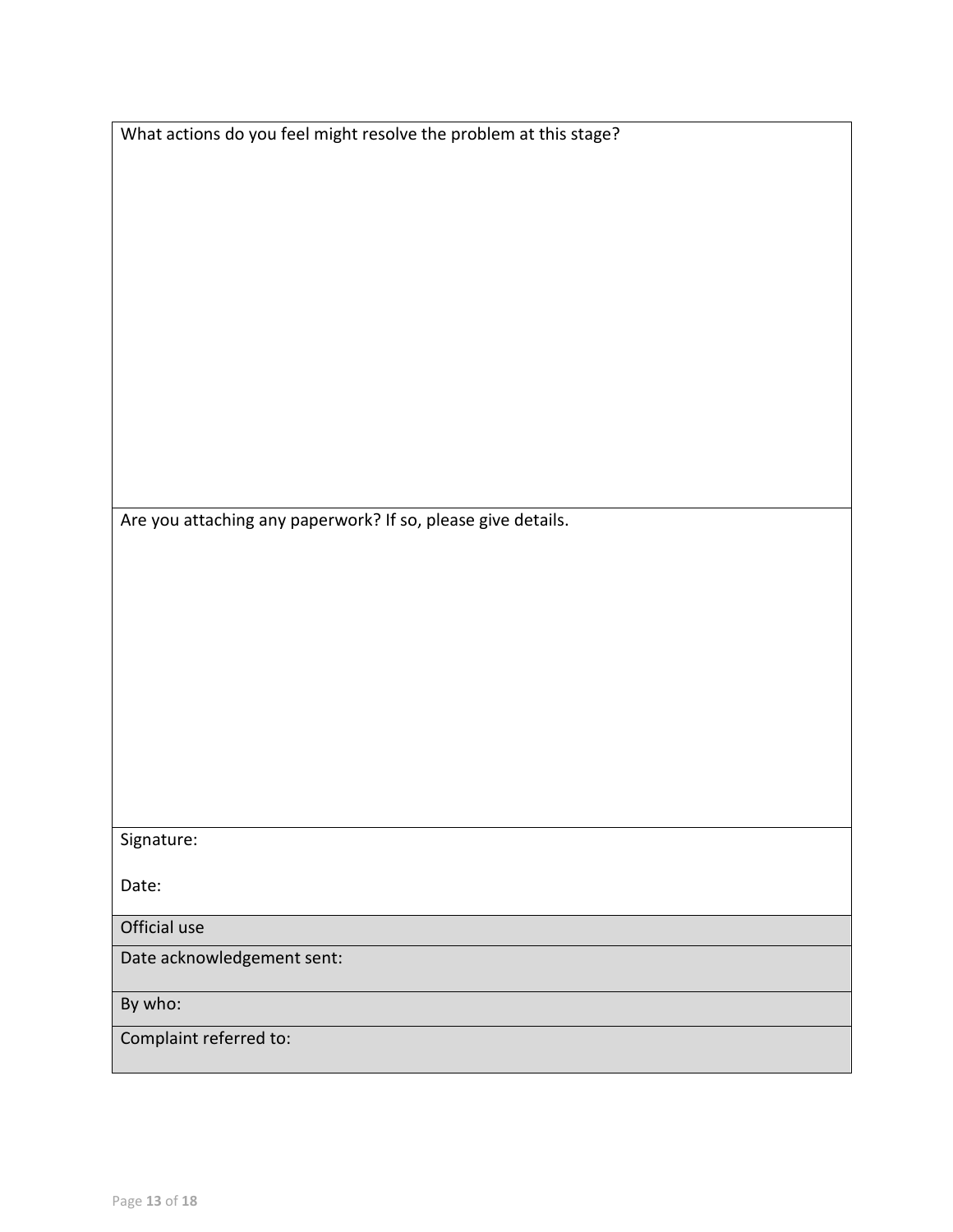| Action taken: |  |
|---------------|--|
|               |  |
|               |  |
|               |  |
|               |  |
| Date:         |  |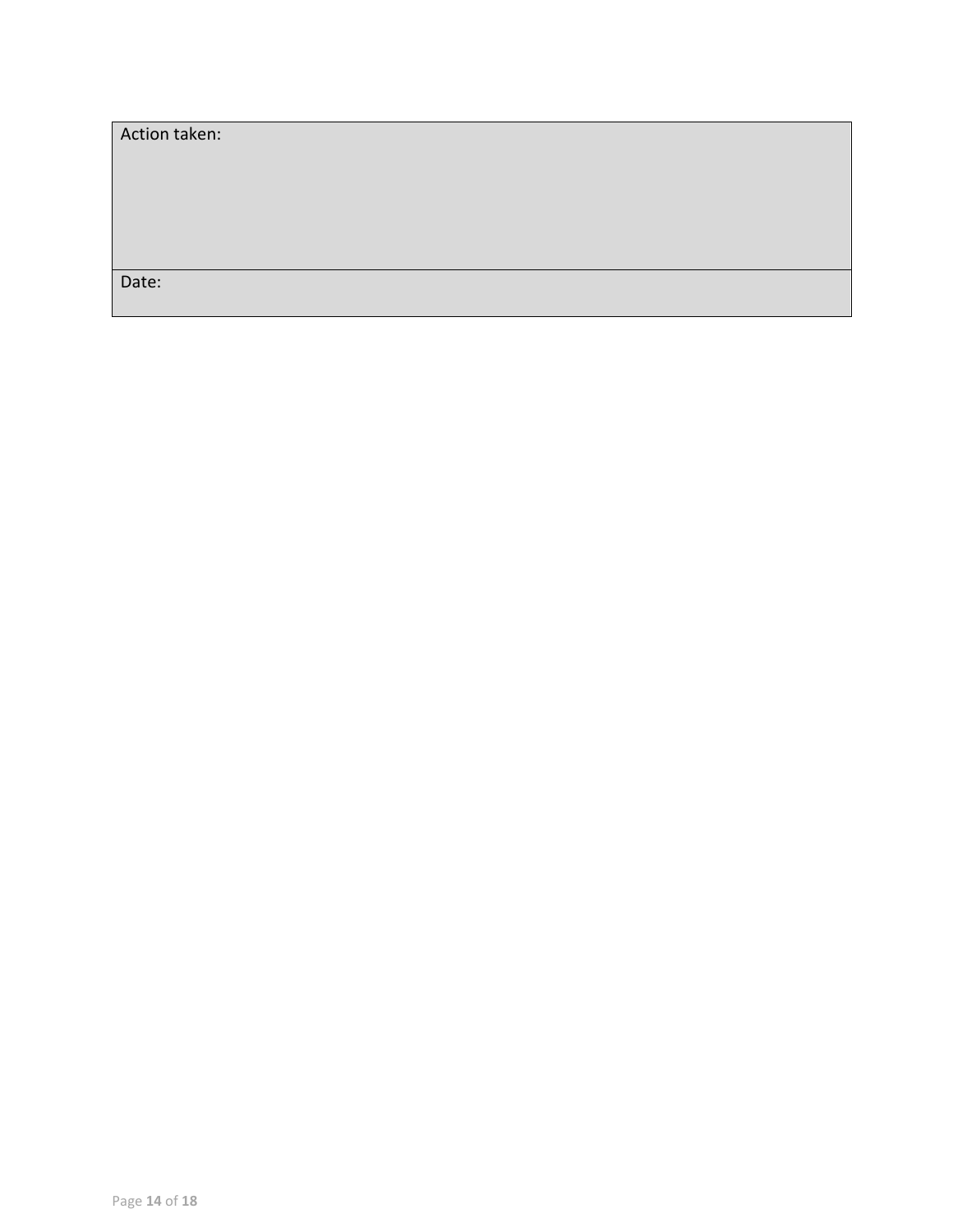## <span id="page-14-0"></span>**Appendix 2 Roles and Responsibilities**

#### <span id="page-14-1"></span>**Complainant**

The complainant will receive a more effective response to the complaint if they:

- explain the complaint in full as early as possible
- co-operate with the school in seeking a solution to the complaint
- respond promptly to requests for information or meetings or in agreeing the details of the complaint
- ask for assistance as needed
- treat all those involved in the complaint with respect
- refrain from publicising the details of their complaint on social media and respect confidentiality.

#### <span id="page-14-2"></span>**Investigator**

The investigator's role is to establish the facts relevant to the complaint by:

- providing a comprehensive, open, transparent and fair consideration of the complaint through:
	- $\circ$  sensitive and thorough interviewing of the complainant to establish what has happened and who has been involved
	- $\circ$  interviewing staff and children/young people and other people relevant to the complaint
	- $\circ$  consideration of records and other relevant information
	- o analysing information
- liaising with the complainant and the complaints co-ordinator as appropriate to clarify what the complainant feels would put things right.

The investigator should:

- conduct interviews with an open mind and be prepared to persist in the questioning
- keep notes of interviews or arrange for an independent note taker to record minutes of the meeting
- ensure that any papers produced during the investigation are kept securely pending any appeal
- be mindful of the timescales to respond
- prepare a comprehensive report for the Headteacher or complaints committee that sets out the facts, identifies solutions and recommends courses of action to resolve problems.
- The Headteacher or complaints committee will then determine whether to uphold or dismiss the complaint and communicate that decision to the complainant, providing the appropriate escalation details.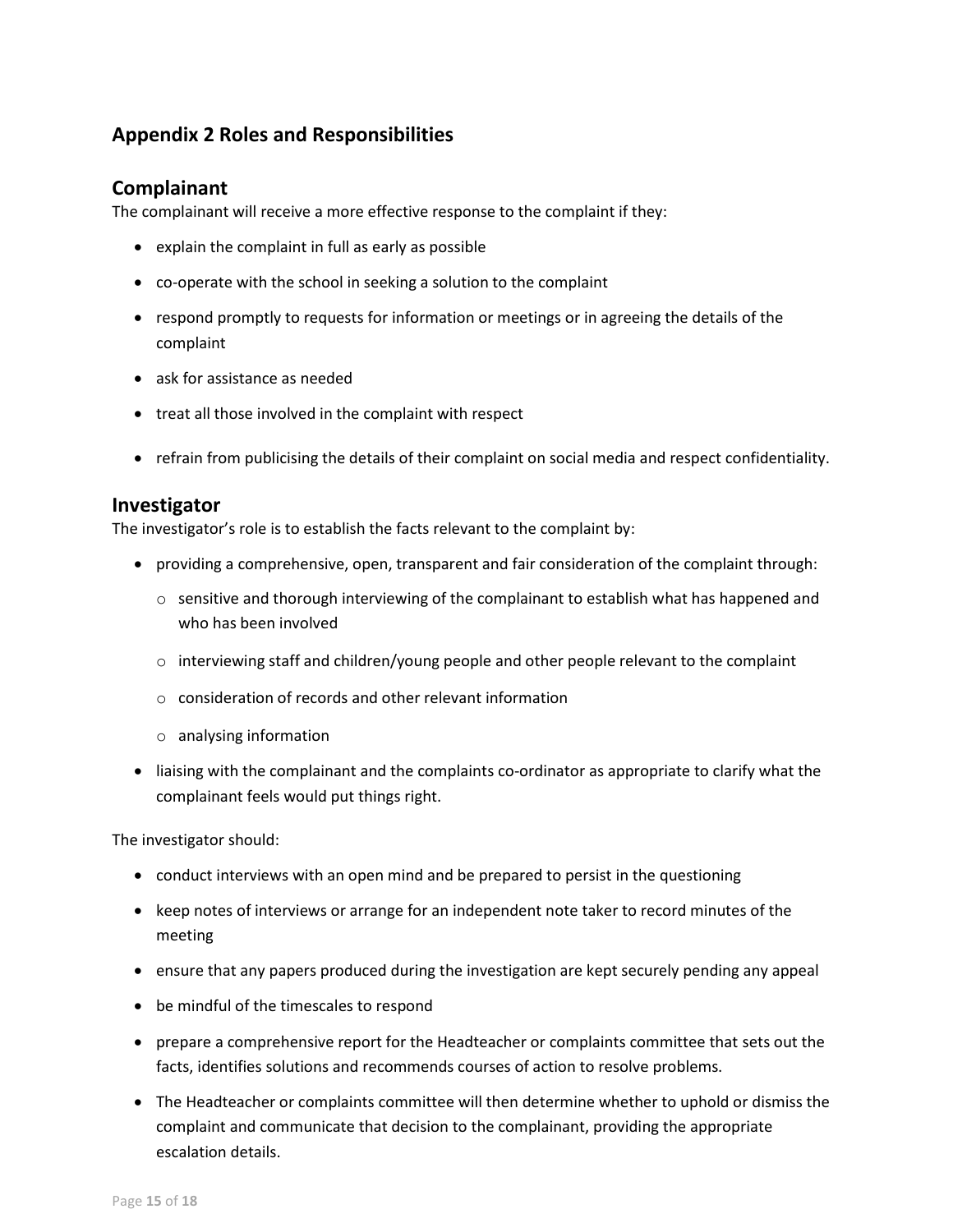## <span id="page-15-0"></span>**Complaints Co-ordinator**

#### **(this could be the Headteacher or CEO / designated complaints governor or trustee or other staff member providing administrative support)**

#### **The complaints co-ordinator should:**

- ensure that the complainant is fully updated at each stage of the procedure
- liaise with staff members, Headteacher, CEO, Chair of Governors, Chair of Trust or the Clerk and to ensure the smooth running of the complaints procedure
- be aware of issues regarding:
	- $\circ$  sharing third party information
	- $\circ$  additional support. This may be needed by complainants when making a complaint including interpretation support or where the complainant is a child or young person
- keep records.

#### **Clerk to the Governing Body / Trust Board**

The Clerk is the contact point for the complainant and the committee and should:

- ensure that all people involved in the complaint procedure are aware of their legal rights and duties, including any under legislation relating to school complaints, education law, the Equality Act 2010, the Freedom of Information Act 2000, the Data Protection Act (DPA) 2018 and the General Data Protection Regulations (GDPR)
- set the date, time and venue of the meeting, ensuring that the dates are convenient to all parties (if they are invited to attend) and that the venue and proceedings are accessible
- collate any written material relevant to the complaint (for example: stage 1 paperwork, school and complainant submissions) and send it to the parties in advance of the meeting within an agreed timescale
- record the proceedings
- circulate the minutes of the meeting
- notify all parties of the committee's decision.

#### **Committee Chair**

The committee's chair, who is nominated in advance of the complaint meeting, should ensure that:

- both parties are asked (via the Clerk) to provide any additional information relating to the complaint by a specified date in advance of the meeting
- the meeting is conducted in an informal manner, is not adversarial, and that, if all parties are invited to attend, everyone is treated with respect and courtesy
- complainants who may not be used to speaking at such a meeting are put at ease. This is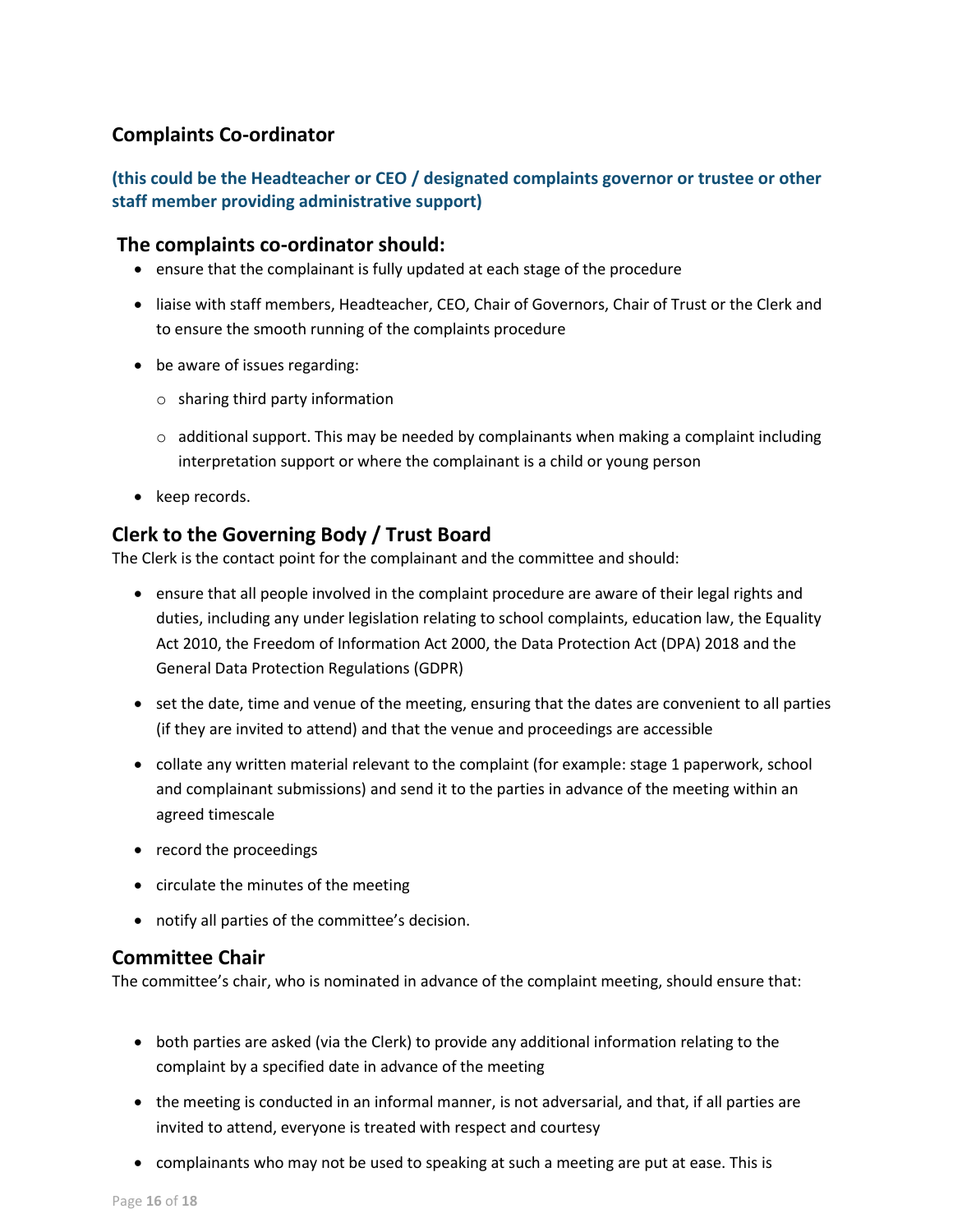particularly important if the complainant is a child/young person

- the remit of the committee is explained to the complainant
- written material is seen by everyone in attendance, provided it does not breach confidentiality or any individual's rights to privacy under the DPA 2018 or GDPR.

If a new issue arises it would be useful to give everyone the opportunity to consider and comment upon it; this may require a short adjournment of the meeting

- both the complainant and the school are given the opportunity to make their case and seek clarity, either through written submissions ahead of the meeting or verbally in the meeting itself
- the issues are addressed
- key findings of fact are made
- the committee is open-minded and acts independently
- no member of the committee has an external interest in the outcome of the proceedings or any involvement in an earlier stage of the procedure
- the meeting is minuted
- they liaise with the Clerk (and complaints co-ordinator, if the school has one).

#### **Committee Member**

Committee members should be aware that:

• the meeting must be independent and impartial, and should be seen to be so

No governor / trustee may sit on the committee if they have had a prior involvement in the complaint or in the circumstances surrounding it.

• the aim of the meeting should be to resolve the complaint and achieve reconciliation between the school and the complainant

We recognise that the complainant might not be satisfied with the outcome if the meeting does not find in their favour. It may only be possible to establish the facts and make recommendations.

• many complainants will feel nervous and inhibited in a formal setting

Parents/carers often feel emotional when discussing an issue that affects their child.

• extra care needs to be taken when the complainant is a child/young person and present during all or part of the meeting

Careful consideration of the atmosphere and proceedings should ensure that the child/young person does not feel intimidated.

The committee should respect the views of the child/young person and give them equal consideration to those of adults.

If the child/young person is the complainant, the committee should ask in advance if any support is needed to help them present their complaint. Where the child/young person's parent is the